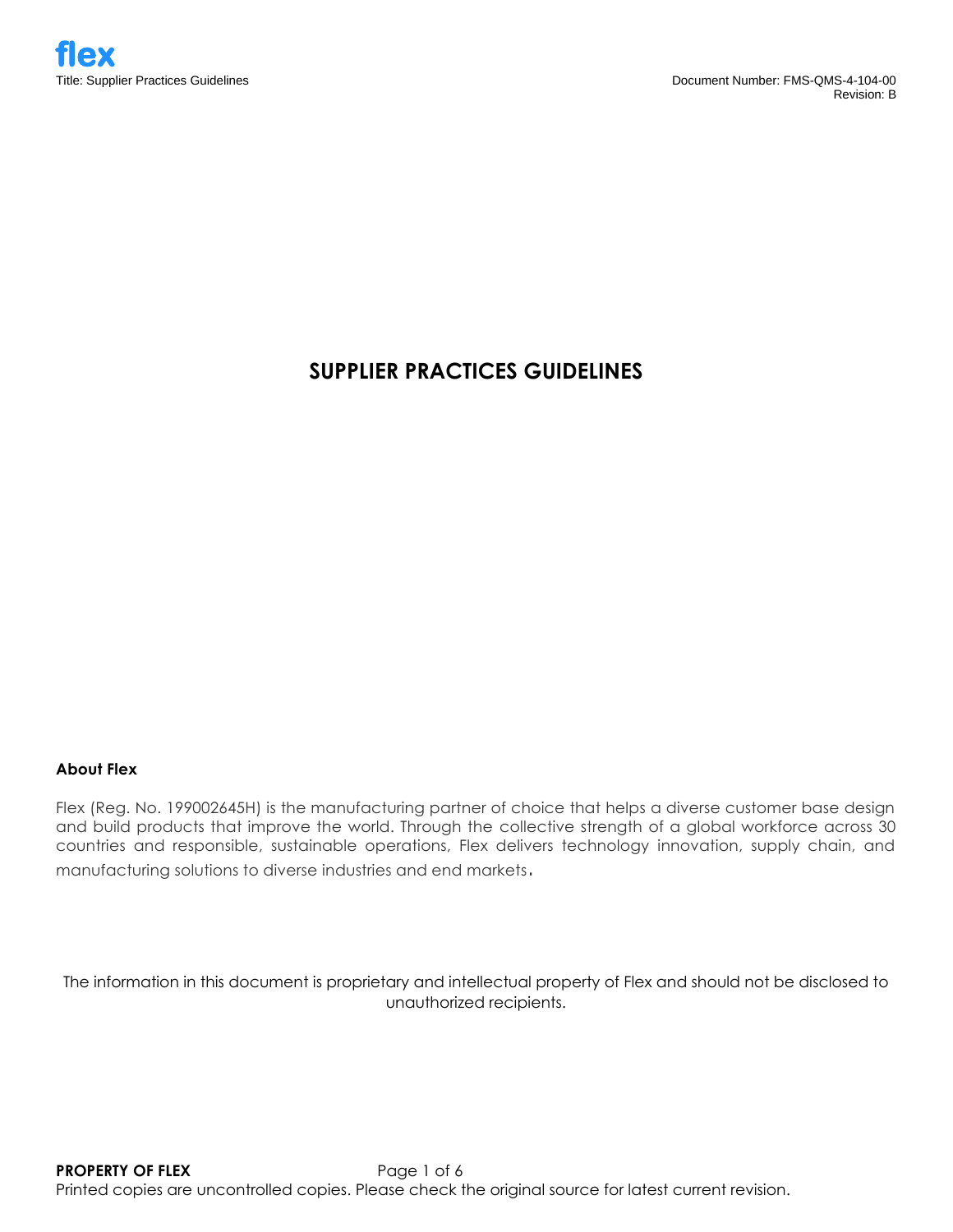## **1.0 INTRODUCTION AND PURPOSE**

1.1. As a founding member of the Responsible Business Alliance (RBA) formerly known as Electronics Industry Citizenship Coalition (EICC), Flex is committed to doing business with suppliers who continuously demonstrate the highest degree of ethical behaviour. At a minimum, all suppliers must conduct its business in accordance with all applicable laws and regulations and complying with the RBA Code of Conduct. The purpose of the Supplier Practices Guidelines is to communicate that each and every Flex employee engaged in procurement-related activities is required to follow certain best practices and to provide additional guidance with respect to Flex's expectations regarding "Business Meals, Gifts and Entertainment," "Supplier Sponsorships," "Conflicts of Interest" and "Reporting Suspected Violations."

## **2.0 SCOPE**

2.1. This document applies to all Flex Suppliers and Flex employees.

#### **3.0 DEFINITIONS AND ACRONYMS**

- 3.1. RBA: Responsible Business Alliance
- 3.2. EICC: Electronic industry Citizenship Coalition
- 3.3. GPSC: Global Procurement Supply Chain
- 3.4. CPSCO: Chief Procurement & Supply Chain Officer
- 3.5. Sustainability: Integrates the different aspects into a company's environmental, social, and economic aspects, including the supply chain.

### **4.0 REFERENCES**

- 4.1. [Flex Supplier Quality Webpage](https://flex.com/supply-chain/supplier-information/supplier-information-supplier-quality)
- 4.2. Supplier Code of Conduct, **FMS-QMS-1-034-00**
- 4.3. Global Procurement and Supply Chain Policy, GPO-SPC-1-001-01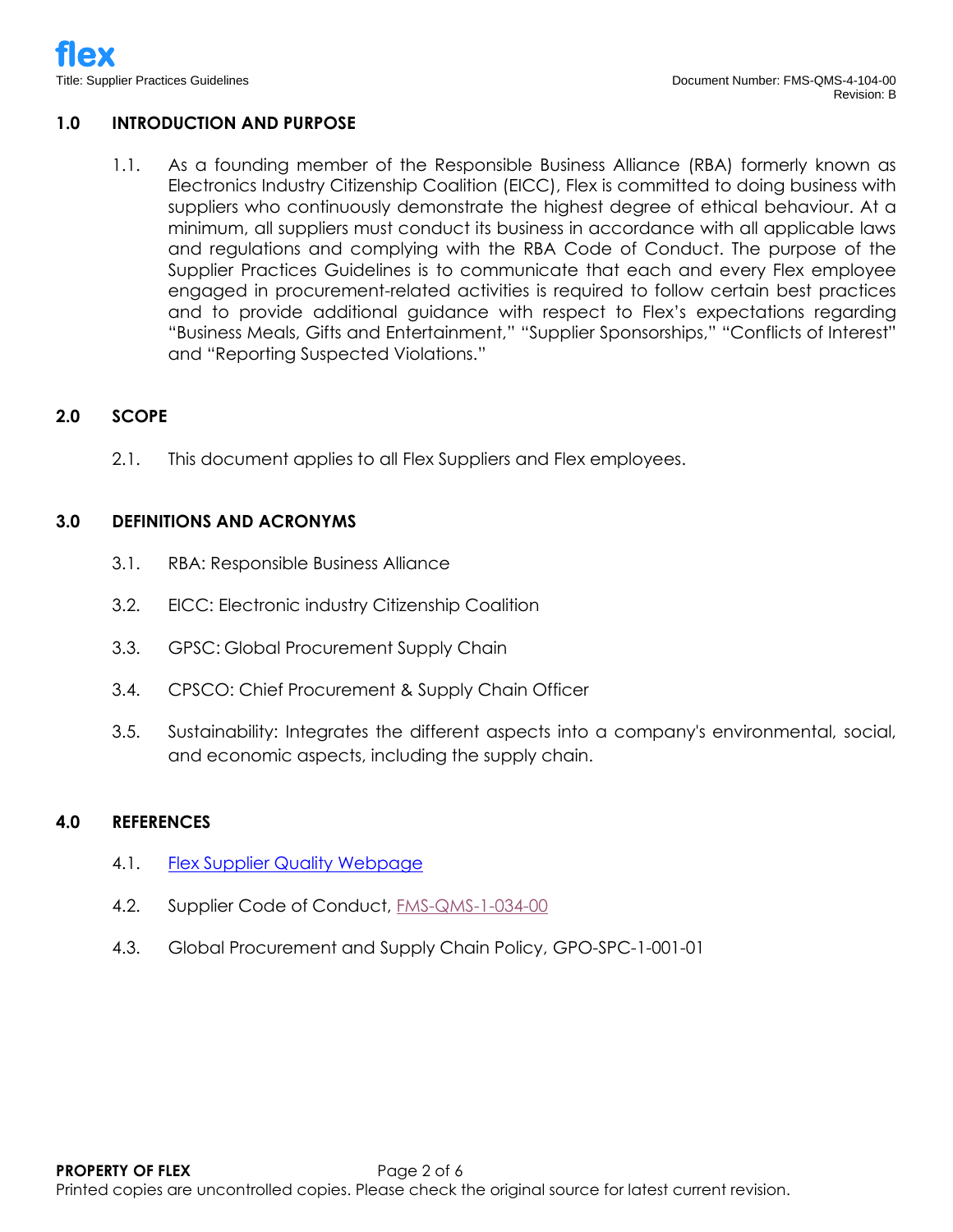## **5.0 BUSINESS MEALS, GIFTS AND ENTERTAINMENT**

- 5.1. Suppliers may offer customary business amenities, such as nominal gifts, meals and entertainment to Flex employees, provided that such expenses are not prohibited by law, do not create a perception of conflict of interest and do not exceed the guidelines provided below. Management must be consulted when an employee is unsure of the appropriateness of accepting a gift, an invitation to a specific entertainment event or whether meals and entertainment falls within this Policy.
- 5.2. The expenses provided do not exceed the guidelines set forth below, are not prohibited by laws or regulations and do not create the perception of a conflict of interest. Flex requires its suppliers to adhere to the following:
	- Gifts in cash or cash equivalents from existing or prospective suppliers are always prohibited. Employees are prohibited from accepting any payment, service, or gift, directly or indirectly from a current or prospective supplier. This prohibition covers anything of value, including, but not limited to:
		- o Cash
		- o Products
		- o Meals
		- o Lodging/transport
		- o Loans
		- o Prizes
		- o Special discounts
		- o Paid vacation
		- o Free or discounted stocks and,
		- o Gift certificates
	- Gifts or entertainment that would embarrass Flex employees or Flex customers are strictly prohibited.
	- Approval from Flex account managers or immediate supervisor is required for business meals or entertainment valued more than \$250 USD (in Americas, Europe, Hong Kong, and Singapore) and \$100 USD in all other regions.
	- A supplier may not give or offer to any Flex employee or employee's family members anything with a value of more than \$25 USD. Subject to these guidelines, a supplier may only offer a qualifying gift when it is customarily offered to others having a similar relationship with the supplier.
	- If a supplier offers a Flex employee a gift which value exceed \$25 USD or is not customarily offered to others, Flex employees are required to inform Flex management, immediately. Management will make appropriate arrangements to return or dispose the gift and remind the supplier of Flex's gift policy. If it is impractical to return the gift to the supplier, the gift may be donated to charity in the supplier's name. A notice will be sent to the supplier explaining the action taken and restating Flex's gift policy.
	- Employees must not accept a discount of any nature for personal use from a supplier unless such discounts are available to all employees or otherwise approved for Flex's employee discount program.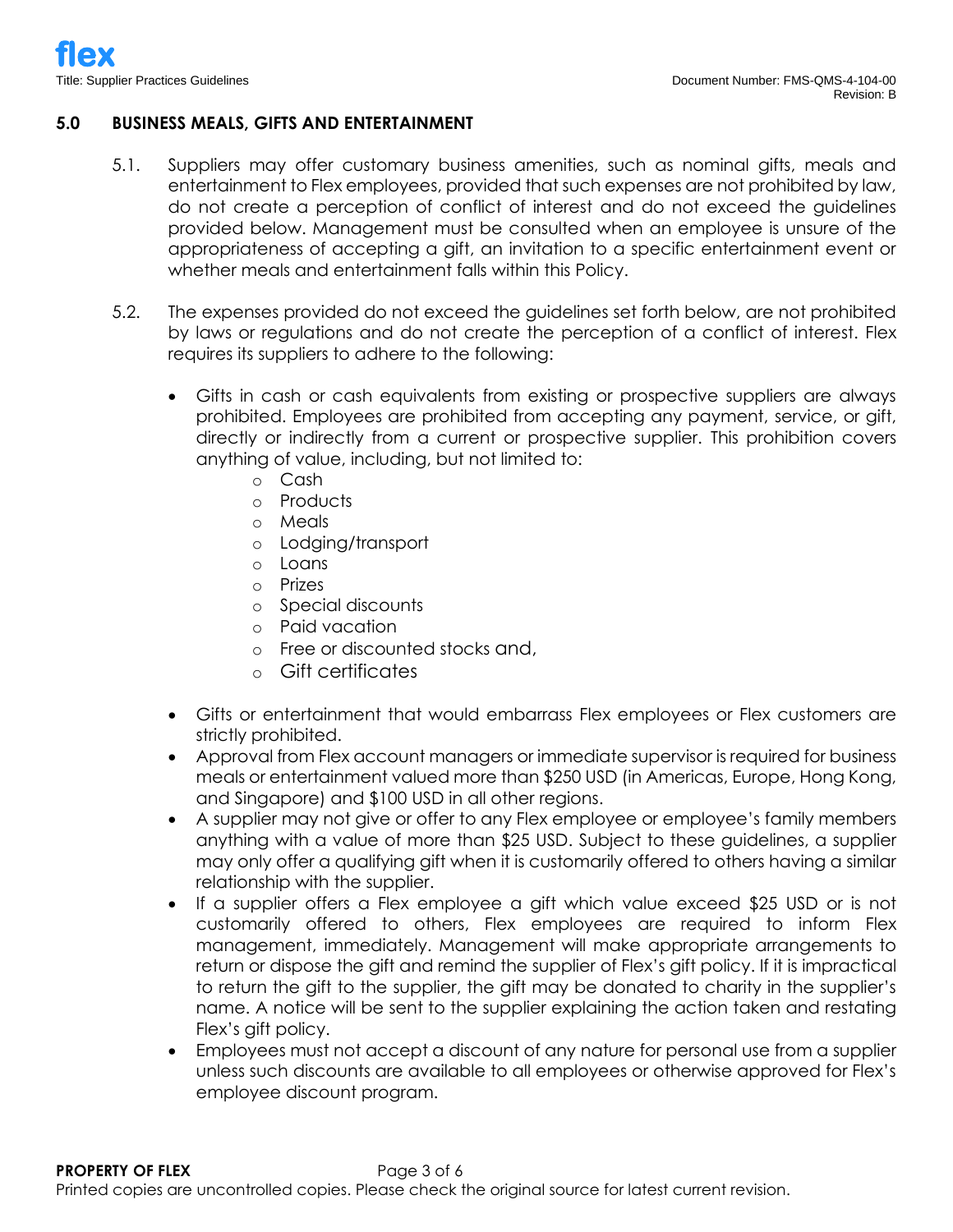• It is important to note that the frequency of otherwise acceptable business gifts or entertainment may make them unacceptable. For example, joining a supplier for a nice dinner once a year may be acceptable in certain circumstances, but once a month may not be acceptable. Frequency must be taken into consideration.

### **6.0 SUPPLIER SPONSORSHIPS**

- 6.1. The following principles will guide Flex, as a company, in any solicitation or invitation for Flex events that may be sponsored, in part, by suppliers:
	- All gifts, contributions and/or support must not drive Flex's agenda or priorities.
	- Participation in the sponsorship program is completely voluntary and shall not have any impact to Flex current or future business relationships.
	- Sponsorship agreements must not give unfair advantage to, or cause discrimination against suppliers.
	- Sponsor's name must be kept confidential and shall not be disclosed.
	- The gifts shall be appropriate and not bear supplier's logo or be construed as any type of advertisement to our employees.
	- Gifts in the form of cash, gift cards or cash equivalents are strictly prohibited.
	- Total gift value amount shall not exceed US\$500.
	- A committee must be formed to oversee the supplier sponsorship and shall include at least one (1) member from the Global Procurement and Supply Chain staff.
	- All sponsorships must be reviewed and approved by the committee.
	- All gifts, contributions and/or support shall be donated to charity to be selected and approved by the committee.
	- A letter of acknowledgement for gifts, contributions and in-kind support will be sent to all sponsors and a copy will be kept within the committee.

### 6.2. **Authority for Implementation**

6.2.1. Flex's Chief Procurement and Supply Chain Officer must be informed and advised of all sponsorship activities before requests for sponsorships are distributed to suppliers. Flex reserves the right to make decisions regarding the implementation of each gifts, contributions and/or offer of in-kind support.

## **7.0 CONFLICTS OF INTEREST**

7.1. GPSC and Delegates must maintain a fair and transparent supplier selection process. This prevents suppliers from having or being perceived to have an unfair advantage. Conflicts of interest might arise when a Flex employee with any direct or indirect interest in a supplier is involved in procuring Goods or Services from that supplier. An interest in a supplier could arise in many circumstances, such as an ownership interest, managerial control, or familial relationship. A conflict might also arise when a former Flex employee is selling Goods and Services to Flex.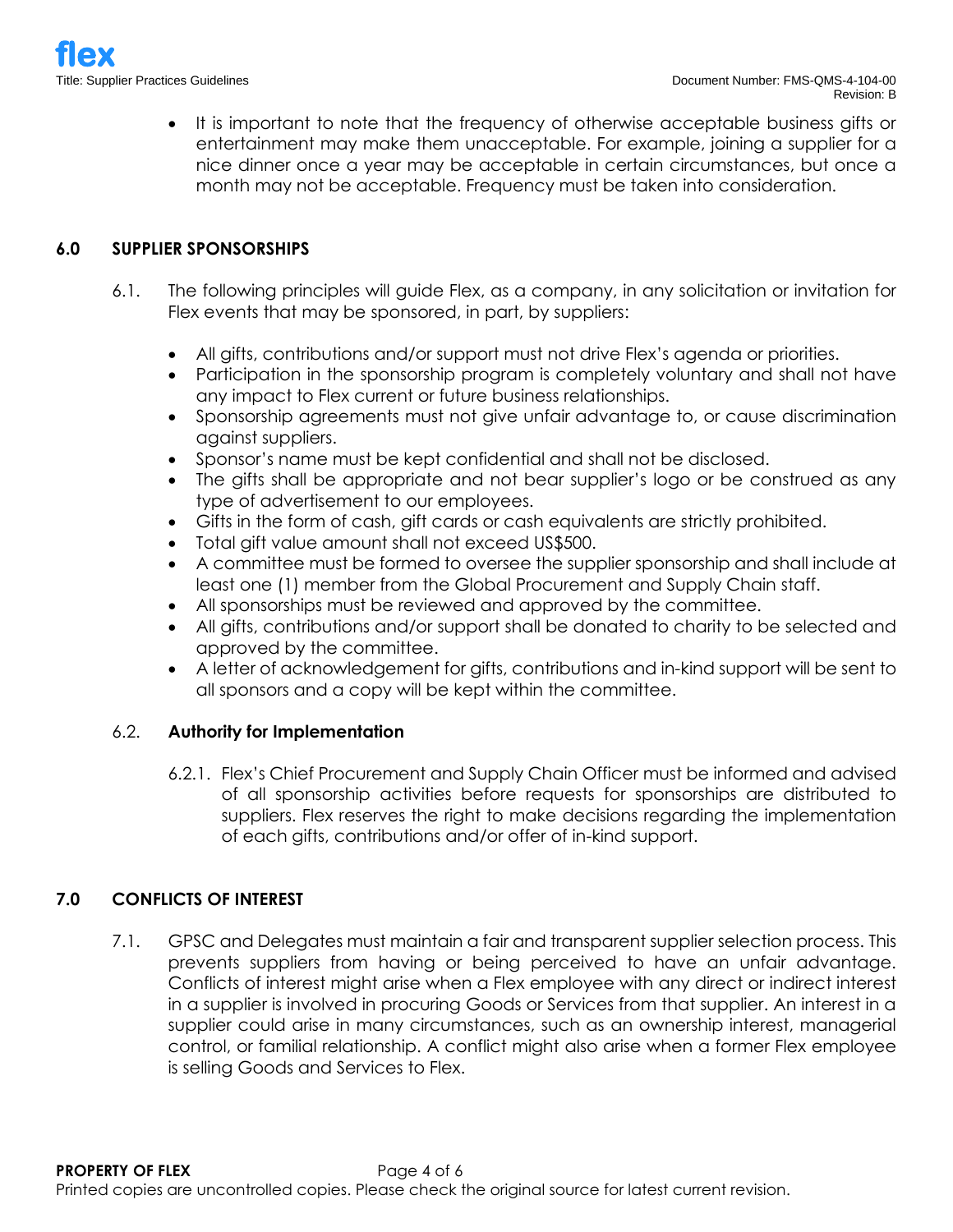7.2. Flex must ensure the confidence of our suppliers and the integrity of Flex's business award process is beyond reproach. Employees with friends or relatives holding a senior management position with or having a financial interest in an existing or potential supplier must disclose this relationship to management. Similarly, if a former Flex employee holds a senior management position with or has a financial interest in an existing or potential company wanting to do business with Flex, then disclosure of this potential conflict must be made to management. If conducting business with a relative, friend or former Flex employee is unavoidable, then any decision-making role must be re-delegated to a nonconflicted Delegate and the relationship must be fully disclosed to management, who will then decide how to proceed. Even employees not bearing ultimately decisionmaking authority must not influence or appear to have influence over the final selection. It is important that all procurement transactions are conducted in a manner that does not provide a friend, family member or former Flex employee with any preferential treatment. If the situation involves a significant transaction that is material to Flex, as determined by the CPSCO, then Flex's internal audit committee is required to grant prior written approval.

## **8.0 REPORTING SUSPECTED VIOLATIONS**

- 8.1. Flex values your relationship. If at any time you believe that any behaviour by Flex or Flex employees is in violation of these guidelines, then please immediately report these violations to the Flex Anonymous Reporting site at <https://secure.ethicspoint.com/domain/media/en/gui/17667/index.html> or to the local Flex Human Resources department. Flex will take appropriate corrective actions. Any violations reported through either venue will be held in strict confidentiality and will not, in any way, reflect adversely on the business relationship with our valued suppliers.
- 8.2. Flex looks forward to a mutual beneficial relationship with all our suppliers. If there are any questions regarding these Guidelines, please contact your global account manager.

### **9.0 LEGAL AND SOCIAL REQUIREMENTS**

- 9.1. Flex's policies are designed to achieve high standards of Sustainability. Flex's Sustainability program positions us as industry leaders in an area that is vital to maximizing shareholder value and providing our customers with a competitive advantage. In addition to requiring suppliers to comply with these guidelines, all suppliers must commit to the following non-exclusive list of actions:
	- 9.1.1. Promote positive Sustainability activities.
	- 9.1.2. Conform to Responsible Business Alliance Code of conduct, formerly known as "EICC".